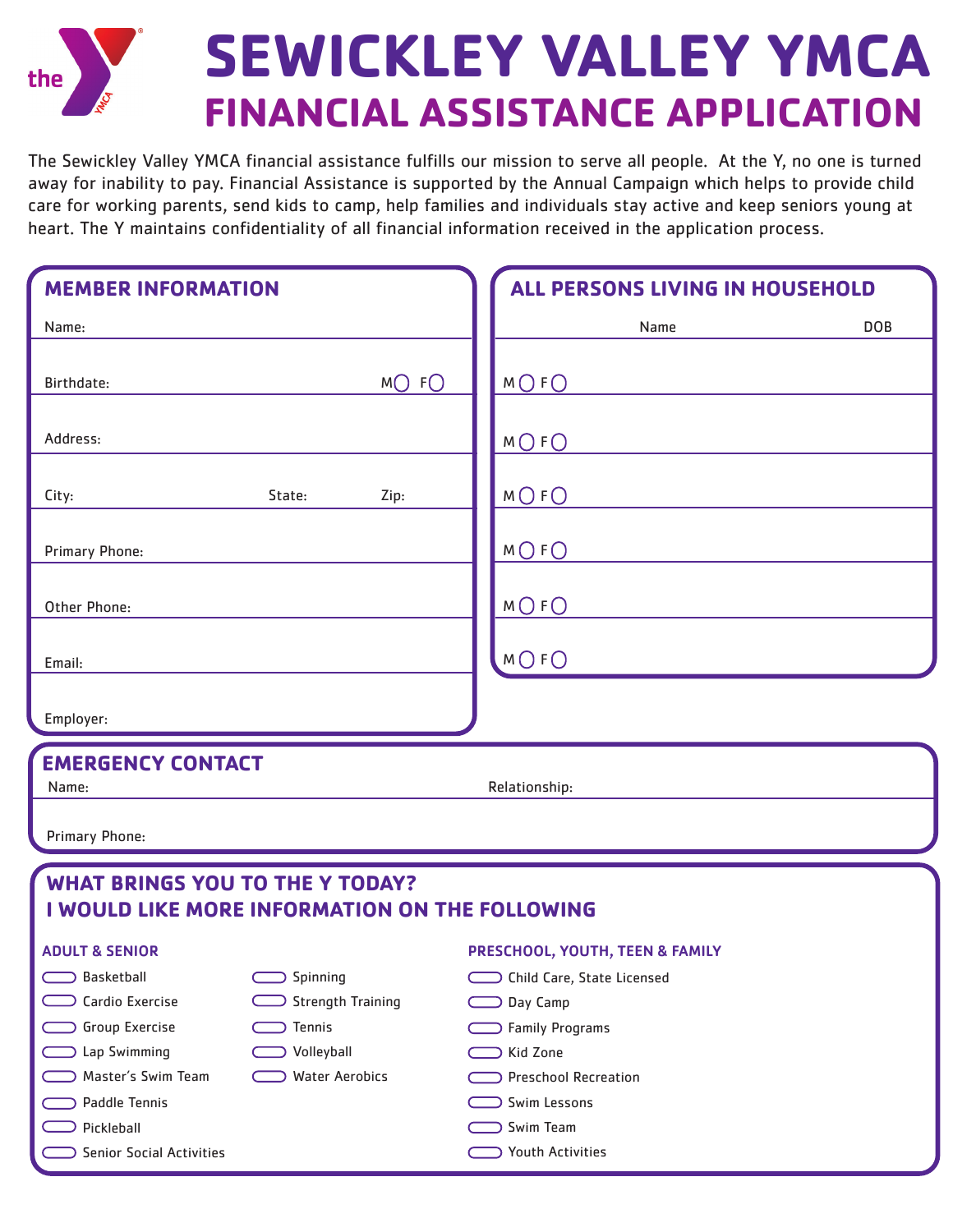## **FINANCIAL ASSISTANCE APPLICANTS MUST PROVIDE THE FOLLOWING:**

- Verification of all sources of household income:
- Most current and complete 1040 tax form
- Most recent pay stubs
- Proof of unemployment
- Court order verifying child support
	- Current Social Security documentation
- Verification of government assistance
- Proof of any other source of income

A scholarship reduces membership fees, but it does not eliminate them. Assistance is available to all who meet qualification guidelines. Eligibility is based on income, family size and extenuating circumstances.

- Individuals must apply for financial assistance prior to registering for a program or camp. Assistance will not be back dated.
- Financial assistance is awarded for one year. Recipients will be required to reapply each year to continue membership. If application is not received by the yearly anniversary date membership will be canceled.
- Please contact Barb Herman, Membership Manager, for more information at 412-741-9622 ext. 131 or bherman@sewickleyymca.org

## **APPLICATION AGREEMENT**

I certify that the above information is true and complete to the best of my knowledge, and that I do not have additional income not represented on the application. I agree, if necessary to send additional information and documentation to support the above statements. I understand that the financial assistance is based on need. I understand that if I falsify any of the information, I will not be eligible for assistance.

| Signature of applicant                                                                                             | Date                                                                 |                                                                                                                       |  |
|--------------------------------------------------------------------------------------------------------------------|----------------------------------------------------------------------|-----------------------------------------------------------------------------------------------------------------------|--|
| <b>I AM APPLYING FOR</b><br><b>Family Membership</b><br>Single Parent Family Membership<br><b>Adult Membership</b> | <b>Young Adult</b><br>Senior Membership<br><b>College Membership</b> | Camp<br>Programs<br><b>Child Care Services</b><br>Please request the additional<br>paperwork for Child Care Services. |  |

 **TELL US MORE...** Use this space to include a brief explanation of need for financial assistance (for example, employment status, health needs, changes in family/household status).